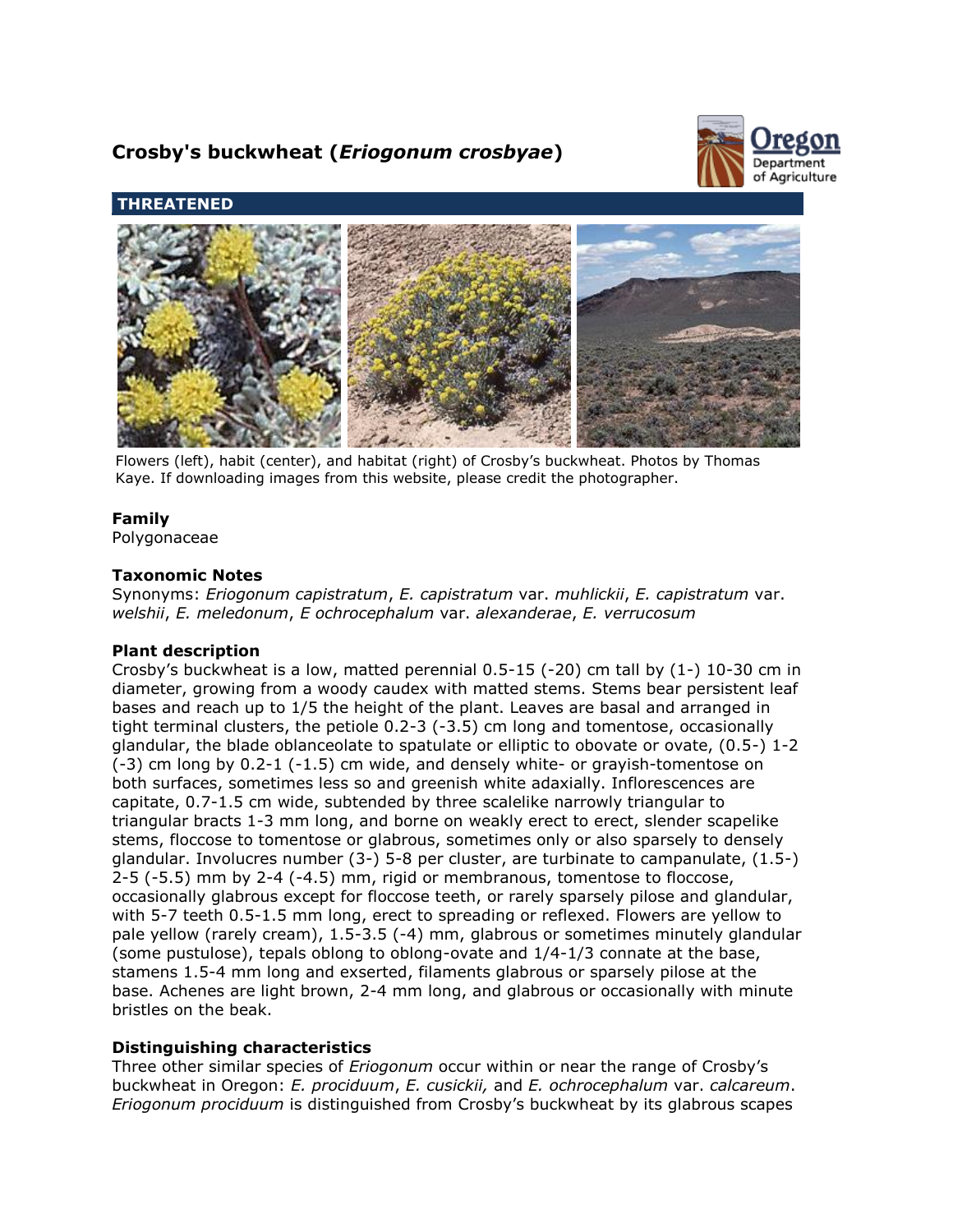(versus usually floccose to tomentose and/or glandular scapes) and its involucres, glabrous or floccose only on the teeth (versus usually floccose or tomentose throughout, or glandular); *E. cusickii* has loose umbellate-cymose inflorescences, usually with only one involucre per node (versus tightly capitate clusters of several involucres); and *E. ochrocephalum* var. *calcareum* has, on average, longer scapes, (6-) 10-40 (-50) cm, that are usually glabrous or rarely slightly floccose (versus scapes 0.2- 15 (-18) cm and usually floccose to tomentose and/or glandular) and involucres that are sparsely floccose or glabrous (versus usually floccose or tomentose throughout, or glandular).

# **When to survey**

Surveys for Crosby's buckwheat should be completed when the species is flowering, typically June through July.

## **Habitat**

In Oregon, Crosby's buckwheat is restricted to light-colored (white and tan) tuffaceous sandstone substrates, usually on rounded, gentle slopes where the rock has not crumbled into fragments, at elevations ranging from 1600-1670 m (5250-5460 ft).

Although vegetation is sparse on the sedimentary tuff outcrops, there are a number of plant species that commonly occur with Crosby's buckwheat, including *Artemisia* spp., *Astragalus* spp., *Atriplex confertifolia, Ericameria* spp., *Erigeron linearis, Eriogonum* spp., *Stenotus acaulis, Ipomopsis congesta, Penstemon* spp., *Poa* spp., *Scutellaria nana, Stipa* spp., and *Tetradymia* spp.

## **Range**

Crosby's buckwheat was once thought to be restricted to southeastern Oregon (in Guano and Coleman Valleys in southeastern Lake County and Fish Fin Rim in southwestern Harney County) and northwestern Nevada. Although the distribution of the species in Oregon remains the same, Reveal's (2005) treatment of Crosby's buckwheat in the *Flora of North America* has broadened the concept of the species. As currently defined, Crosby's buckwheat is widely scattered in valley bottoms, foothills, and mountaintops in central Idaho and western Montana, and is disjunct to southwestern Idaho, southeastern Oregon, northwestern Nevada, and also Elko County, Nevada.

A status review will be necessary to determine if this geographic re-interpretation of the species might lead to de-listing of Crosby's buckwheat by the State of Oregon.

## **Oregon counties**

Harney, Lake

## **Federal status**

Species of Concern

## **Threats**

Crosby's buckwheat is threatened by range improvement projects and grazing by livestock and rabbits. Habitat loss due to gold mining activities poses a risk to the longterm survival of the species. Several Crosby's buckwheat occurrences have been significantly harmed or destroyed by mining operations. Off-road vehicle use also poses a potential hazard for the species.